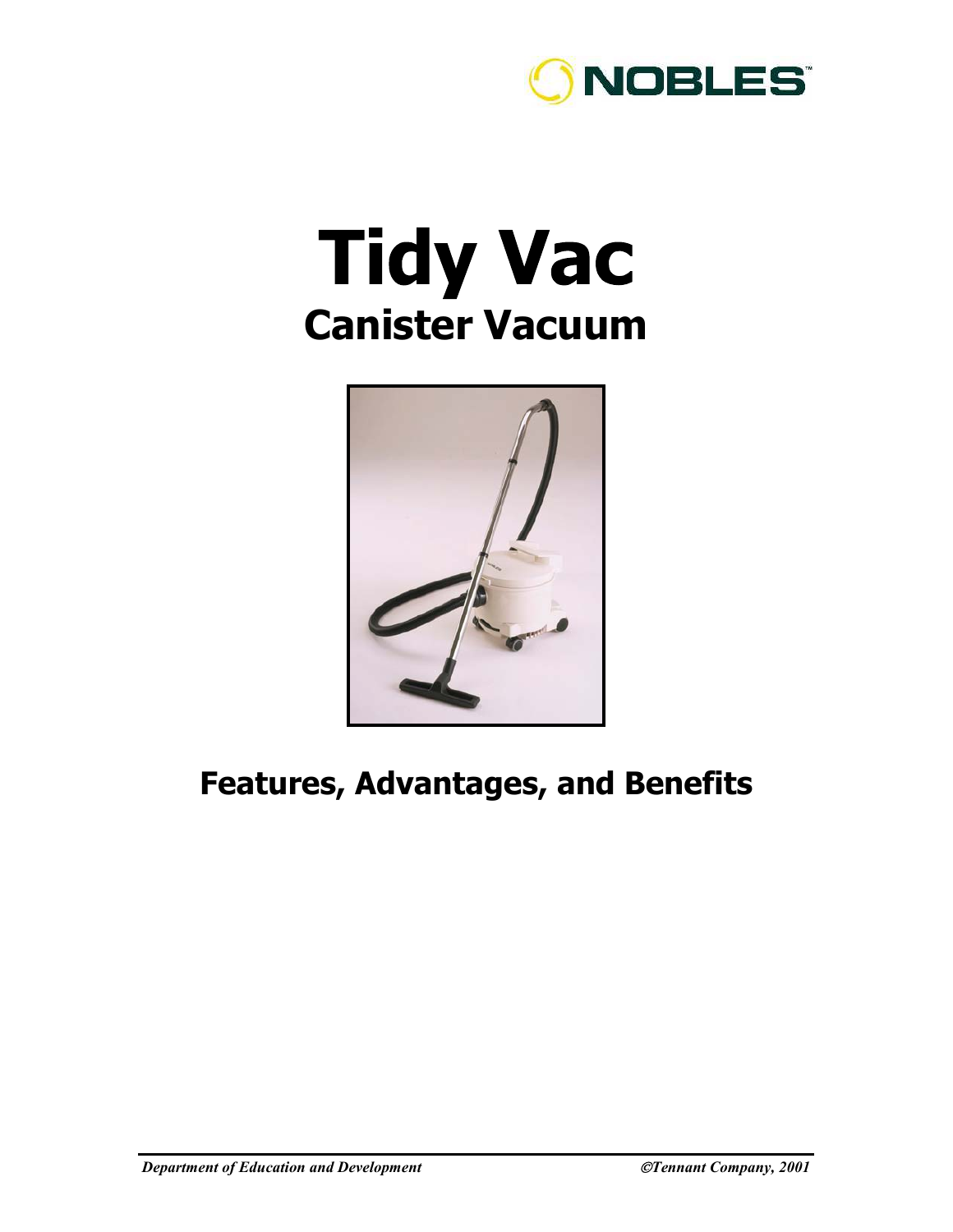

| <b>Feature</b>                             | <b>Advantage</b>                                                                                                                                        | <b>Benefit</b>                                                                                     |
|--------------------------------------------|---------------------------------------------------------------------------------------------------------------------------------------------------------|----------------------------------------------------------------------------------------------------|
| <b>Durable Construction</b>                | Filter compartment and<br>cover constructed of<br>injection-molded plastic<br>Durable<br>Long-lasting<br>Lightweight<br>Non-conductive<br>Non-corrosive | Reduces Long-term Operating<br>Life Cycle Costs<br>Dependable Performance<br>Ease of Use<br>Safety |
| Lightweight                                | Easy to pick-up and carry                                                                                                                               | Ease of Use                                                                                        |
| 12.13 pounds (5.51 kg)                     | Easy to pull<br>Reduces operator fatigue                                                                                                                |                                                                                                    |
| <b>Easy Open Filter Compartment</b><br>Lid | Two latch system for easy<br>lid removal<br>Automatically creates<br>airtight, positive seal<br>between cover and filter<br>tank when reinstalled       | Ease of Use<br>Performance                                                                         |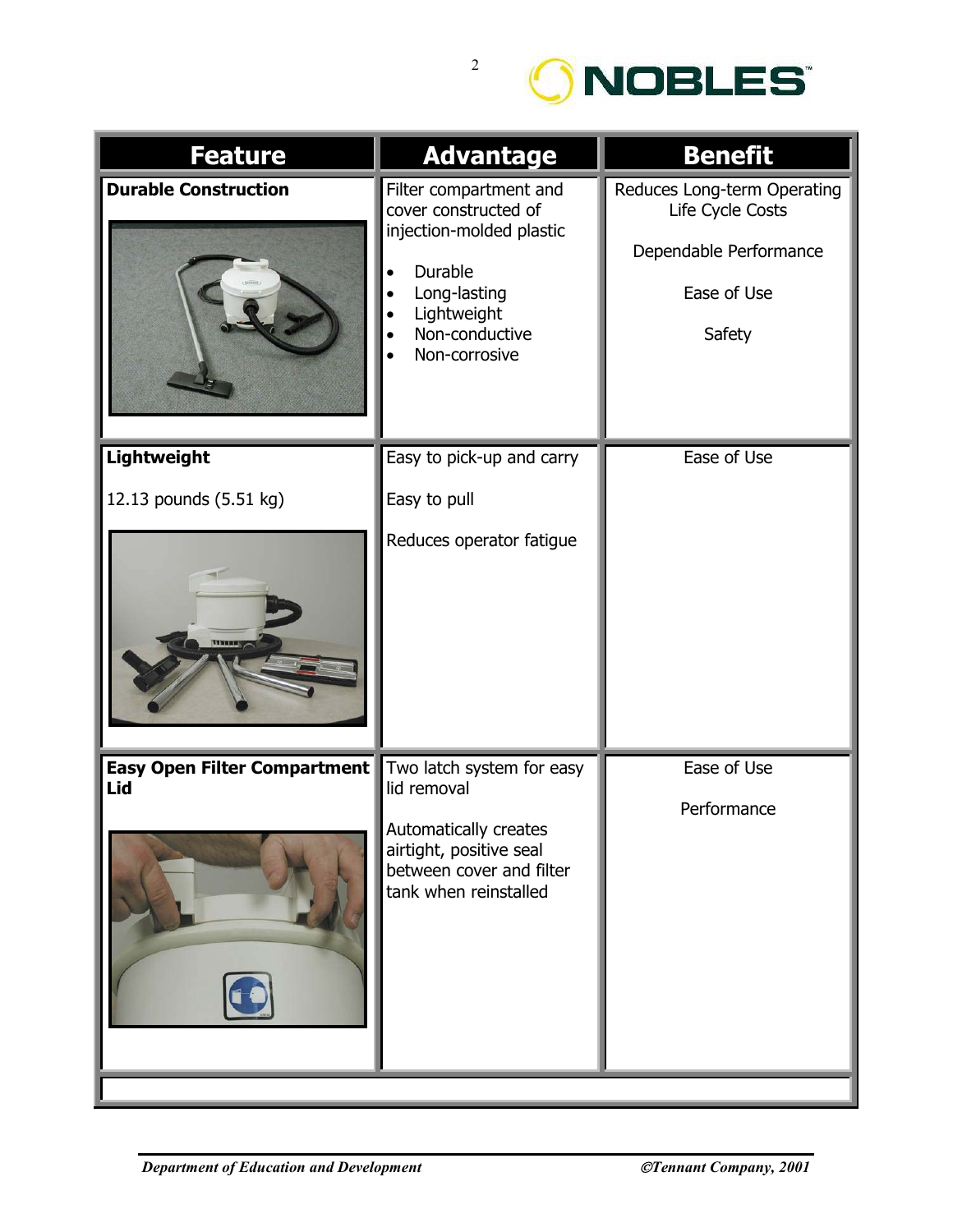

| <b>Feature</b>                                  | <b>Advantage</b>                                                        | <b>Benefit</b>                        |
|-------------------------------------------------|-------------------------------------------------------------------------|---------------------------------------|
| <b>Easy Access Filter</b><br><b>Compartment</b> | Two latch system for easy<br>lid removal                                | Ease of Use                           |
|                                                 | Makes access to filter<br>compartment easy for day-<br>to-day servicing |                                       |
| <b>Easy to Remove Filter Bag</b>                | Filter bags slide easily in<br>and out of filter                        | Ease of Use                           |
|                                                 | compartment                                                             | <b>Increase Operator Productivity</b> |
|                                                 | Time-saving design                                                      |                                       |
|                                                 |                                                                         |                                       |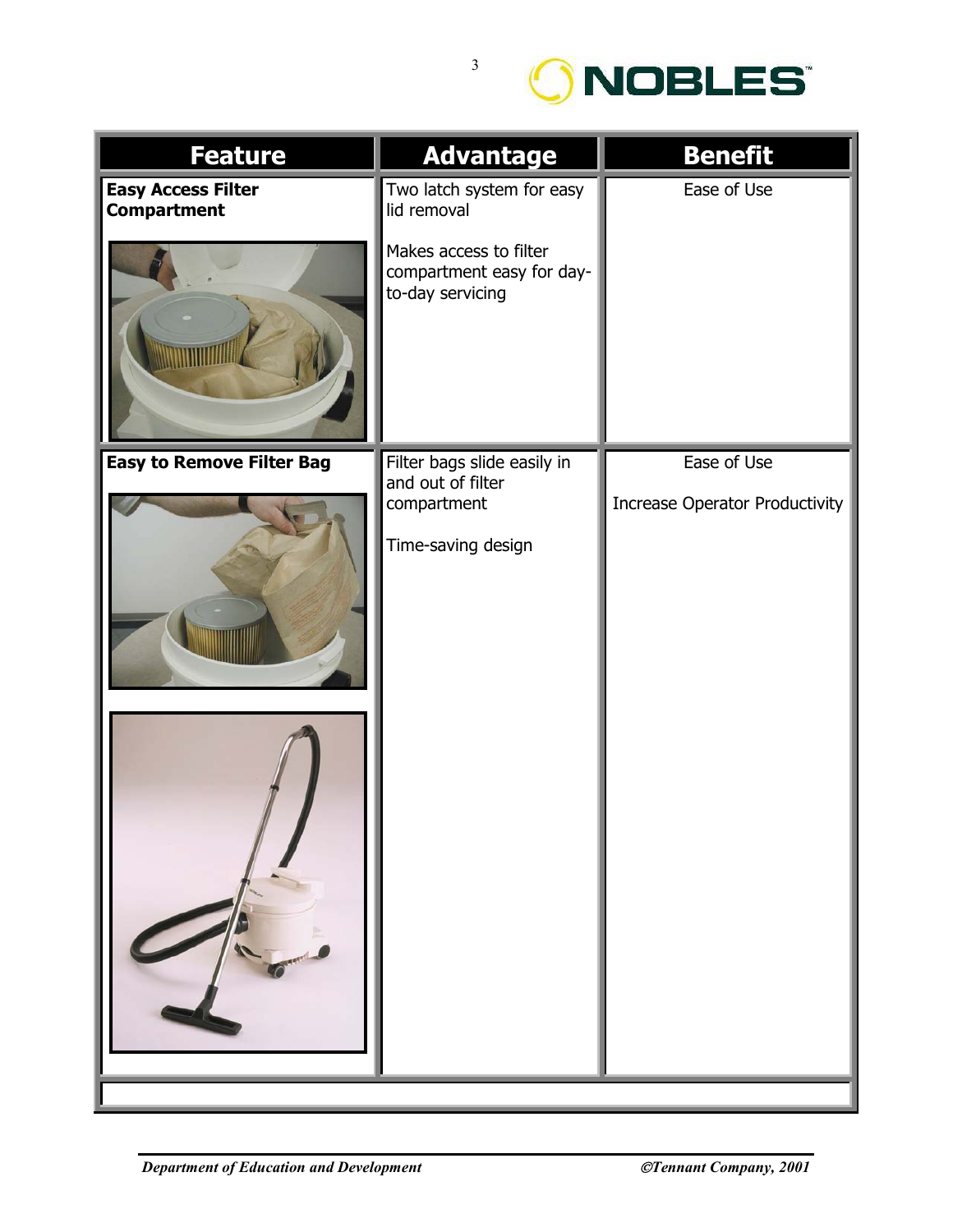

| <b>Feature</b>                   | <b>Advantage</b>                                                                                                                                                                                                                                                           | <b>Benefit</b>                                                               |
|----------------------------------|----------------------------------------------------------------------------------------------------------------------------------------------------------------------------------------------------------------------------------------------------------------------------|------------------------------------------------------------------------------|
| <b>Positive Seal Filter Bags</b> | Sliding cover to seal filter<br>bags once filled<br>Easy to use<br>Prevents dust and possible<br>contagion from being re-<br>introduced into the<br>environment<br>1.8 gallon (8 liter) capacity<br>for optimal operating time<br>between filter bag<br>replacement cycles | Promotes Good Indoor Air<br>Quality<br>Easy to Use<br>Productivity<br>Safety |
| <b>Built-in HEPA Filter</b>      | Superior filtration capability<br>99.90% efficiency @ .3<br>microns<br>Easy to remove<br>Easy to reinstall<br>Disposable for cleanliness<br>and convenience                                                                                                                | Improves Indoor Air Quality<br>Ease of Use<br>Productivity<br>Safety         |

4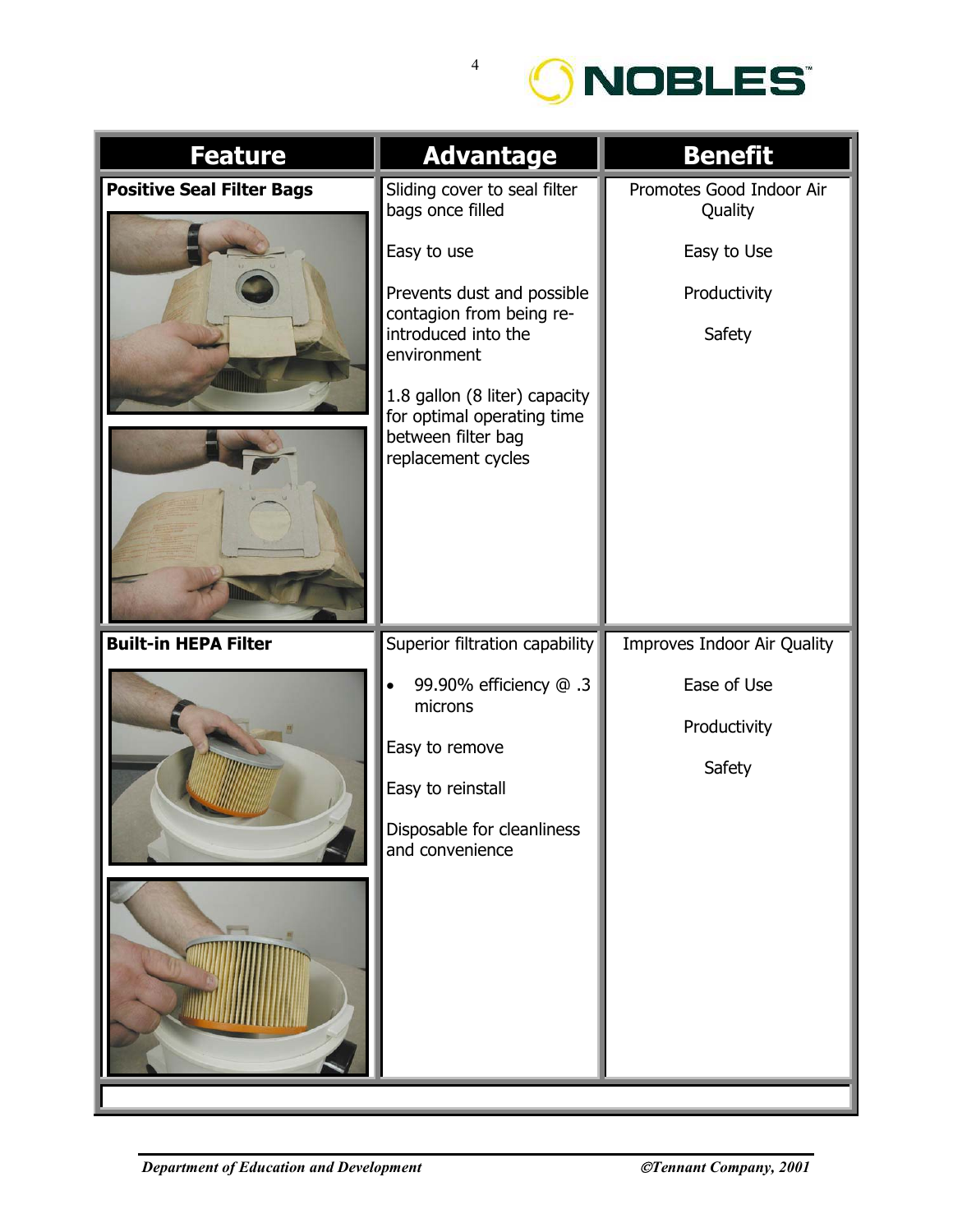

| <b>Feature</b>                                                                                                                                                                                               | <b>Advantage</b>                                                                                                                                                                                                                                                                                                                                        | <b>Benefit</b>                                                                                       |
|--------------------------------------------------------------------------------------------------------------------------------------------------------------------------------------------------------------|---------------------------------------------------------------------------------------------------------------------------------------------------------------------------------------------------------------------------------------------------------------------------------------------------------------------------------------------------------|------------------------------------------------------------------------------------------------------|
| <b>Powerful, Quiet Vacuum</b><br><b>Motor</b><br>9.6 amp Rating<br>96-inches (245 cm) Waterlift<br>105.9 cfm $(3 m3/h)$ Airflow<br>58 dBa Operating Noise Level<br>Separate Vacuum Motor<br>Discharge Filter | Provides for excellent dry<br>recovery of soil, dust, and<br>particulate matter<br>Low noise level for use in<br>noise-sensitive<br>environments<br>Fine particle cartridge filter<br>to capture stray particles<br>and carbon dust from<br>vacuum motor<br>Easy to remove, low<br>cost replacement<br>Provides the Tidy-Vac<br>with 3-stage filtration | Performance<br><b>Versatile Applications</b>                                                         |
| <b>Positive Connection Hose and</b><br><b>Hose Fitting</b>                                                                                                                                                   | Easy hose connection to<br>vacuum<br>Twist-lock design for<br>positive fastening to filter<br>compartment<br>Vacuum-tight swivel design<br>for vacuum hose flexibility<br>Vacuum hose won't pull<br>loose from tank<br>Hose cuff created airtight<br>seal with filter bag gasket<br>Constructed of durable<br>materials                                 | Ease of Use<br>Dependability<br><b>Enhanced Dust Containment</b><br><b>Reduced Maintenance Costs</b> |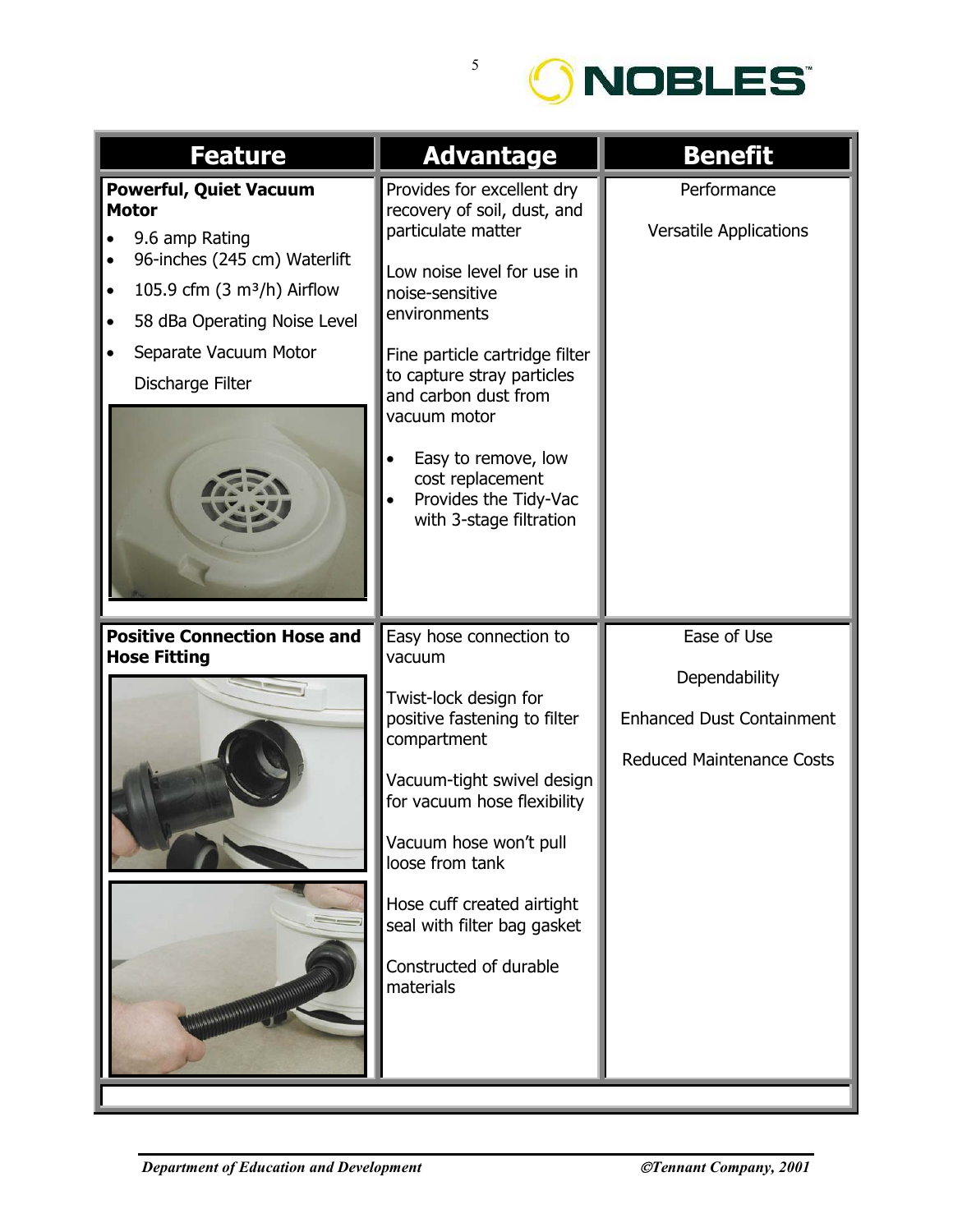

| <b>Feature</b>                   | <b>Advantage</b>                                                                                                                                                                | <b>Benefit</b>                              |
|----------------------------------|---------------------------------------------------------------------------------------------------------------------------------------------------------------------------------|---------------------------------------------|
| <b>Combo Cuff/Hand Tool</b>      | Dual function hose cuff                                                                                                                                                         | Ease of Use                                 |
|                                  | Works as a connecting<br>hose cuff for wand and<br>hand tools<br>Also serves as a quick<br>access hand tool                                                                     | <b>Versatile Applications</b>               |
| <b>Removable Power Cable and</b> | Power cord unplugs from                                                                                                                                                         | Ease of Use                                 |
| <b>Heavy Duty Strain Relief</b>  | machine<br>Easy to remove/replace<br>cord set<br>Double-reinforced strain<br>relief for maximum cord<br>protection<br>33 foot (10.1 meters)<br>power cord for extended<br>reach | Reduces Cord Replacement<br>Costs<br>Safety |
|                                  |                                                                                                                                                                                 |                                             |

6